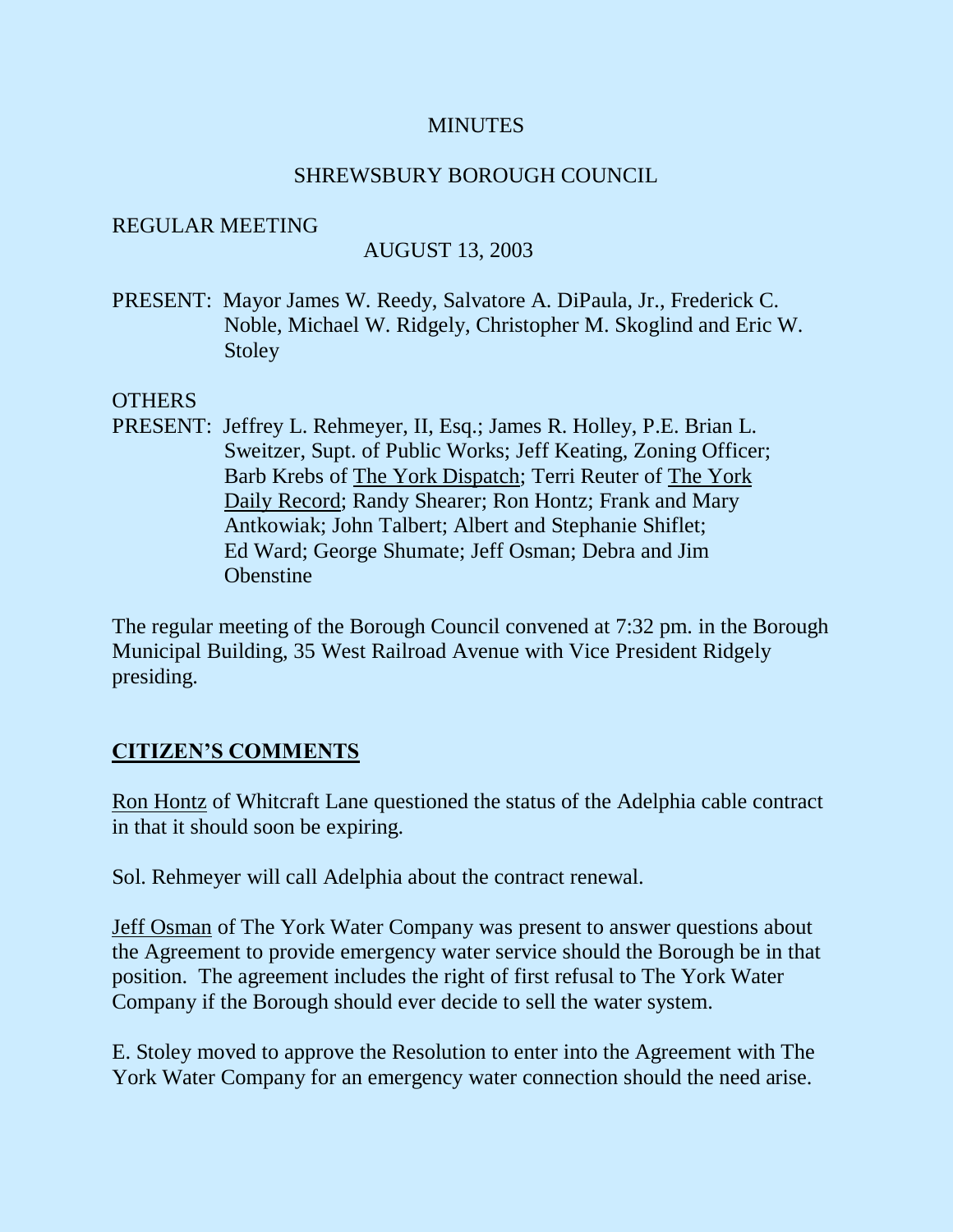S. DiPaula seconded. The motion carried with all in favor with C. Skoglind abstaining due to a financial conflict.

Mary and Frank Antkowiak, George Shumate and John Talbert of the Woodlyn Springs development were present regarding the tractor and trailer that is parked on Woodland Drive. A petition signed by 28 residents of the development was submitted asking for an ordinance to ban tractor and trailer trucks from parking on residential streets. Their concerns are safety for children and motorists as it creates a blind spot, the weight load for the residential streets, road deterioration, devaluation of property and noise as sometimes it's started early in the morning. The truck had been parked elsewhere but now the problem has escalated. It's parked on the curve and today it was parked facing the wrong direction.

We will ask the York County Planning Commission for comments and a possible solution. Sol. Rehmeyer was asked to investigate if we have grounds to take action. The Borough can't pass a spot ordinance to deal with one issue and we don't want to restrict other trucks like moving vans, etc.

Stephanie Shiflet of 100 Crosswind Drive(Township) was present to complain about the increased traffic and speeding in Southern Farms now that the Mt. Airy Road extension is open. She suggested a stop sign be placed on Crosswind Drive and Covington Drive. Council told her that the York County Planning Commission will not recommend a stop sign to control speed. The local police department cannot use radar and the portion of Crosswind Drive in the Borough is too short to use Vascar.

The Borough will ask Shrewsbury Township to partner with us to try to help control this situation. The speed trailer has been set on Crosswind Drive in the Township portion. The Borough will also contact the State Police and request that radar be used in this area.

Debra Obenstine of 73 Brook Meadow Circle was present to complain about the animal control officer's rude behavior when he was at her house to serve a warning about a barking dog.

The Secretary was asked to contact Mr. Hemler about the incident.

# **APPROVAL OF MINUTES**

E. Stoley moved to approve the minutes of the July 9, 2003 meeting.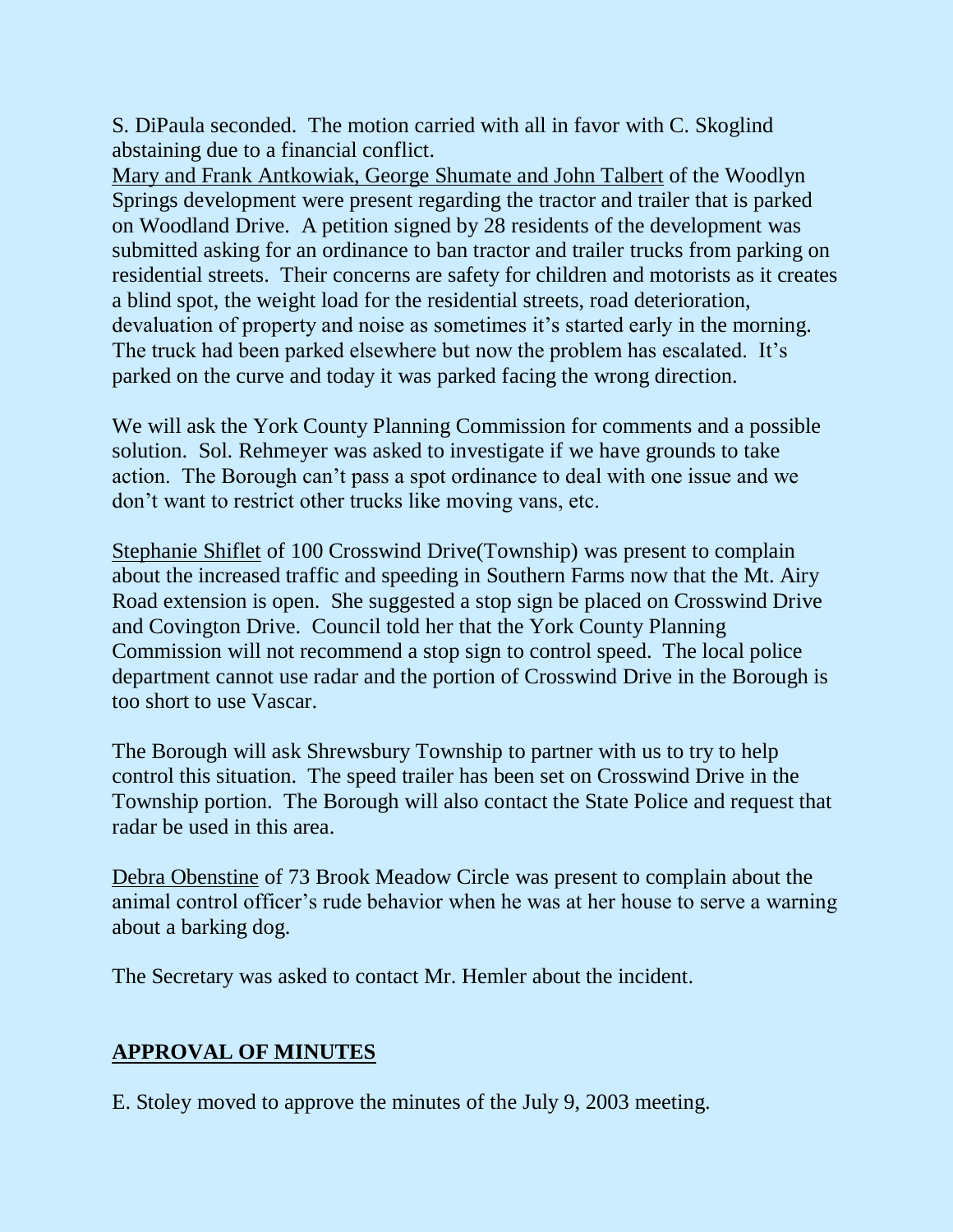C. Skoglind seconded. The motion carried with all in favor.

# **APPROVAL OF EXPENDITURES AND REPORT OF ACCOUNTS**

C. Skoglind moved to approve the expenditures and report of accounts for May and June.

E. Stoley seconded. The motion carried with all in favor.

# **BILLS**

- James R. Holley & Associates general engineering \$ 1,461.70; sewer waiver lot 15 Stonebridge \$89.00; Trout Run pump station \$478.24
- Codes Enforcement inspection at new shopping center AAA's \$48.00; Shrewsbury Cleaners \$60.00; Giant \$792.00; Hair Cuttery \$108.00; Hallmark \$36.00; Mattress Warehouse \$48.00; North/South building \$144.00; Waypoint Bank \$828.00 for a total of \$2,064.00
- Kimberly Dettinger bookkeeping hours 16.75 for July \$335.00
- CGA Law Firm general account services through  $6/24/03$  \$5,795.50
- Gregory Contractors, Inc. final payment on Northbrook Lane sewer extension \$7,059.73

C. Skoglind moved to approve payment of the above invoices.

S. DiPaula seconded. The motion carried with all in favor.

## **Zoning Officer/BOCA Inspector**

### Swimming Pool Amendment

The proposed amendment to the swimming pool section in the zoning ordinance will be referred to the Planning Commission.

## **OPENING OF TRUCK BIDS FOR F350**

The following bids were received:

| <b>Anthony LoPiccolo</b> | \$5,005.00 |
|--------------------------|------------|
| Mitchell Miller          | \$1,800.00 |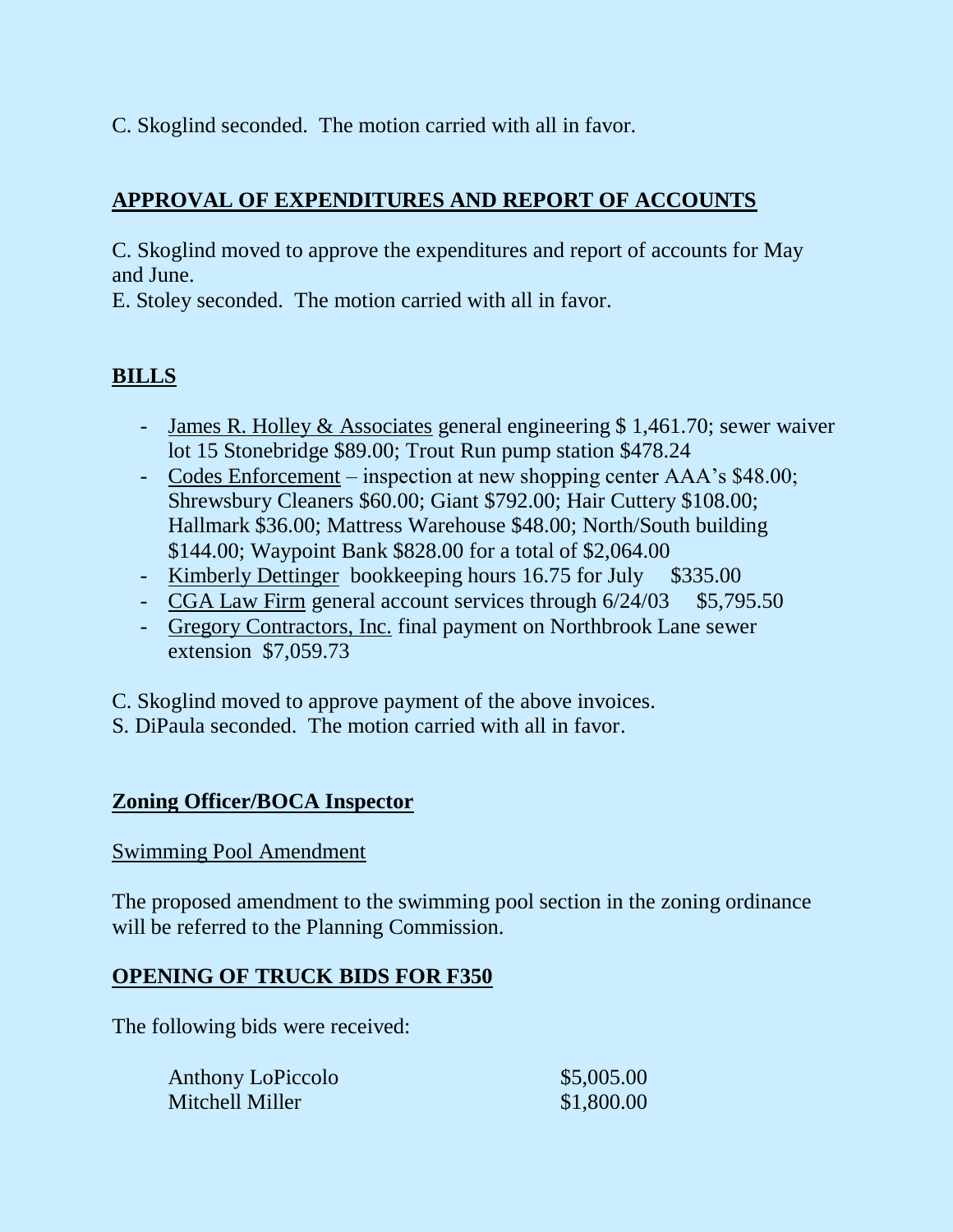| <b>Robert Fischer</b>     | \$4,750.00 |
|---------------------------|------------|
| <b>Steve Dell</b>         | \$6,850.00 |
| <b>Mitchell Conner</b>    | \$4,200.00 |
| K. Gaudino                | \$3,232.50 |
| <b>James Thompson</b>     | \$4,800.00 |
| <b>Andrew Strausbaugh</b> | \$5,001.00 |
| <b>Bradley Wright</b>     | \$2,252.00 |
| <b>Alfred Taylor</b>      | \$5,100.00 |
| <b>William Weinbrecht</b> | \$4,000.00 |
| Kent E. Heffner           | \$3,202.00 |
|                           |            |

E. Stoley moved to accept the bid of \$6,850.00 as the high bid and to accept the second highest bid of \$5,100.00 as the alternate.

F. Noble seconded. The motion carried with all in favor.

## **SUBDIVISION AND LAND DEVELOPMENT BUSINESS**

Edwin Howes, Final Land Development Plan #2003-1 for mini-storage located along Onion Boulevard, Lot 5

There is to be no outside storage and a Knoxbox will not be required.

E. Stoley moved to give conditional approval of the final land development plan contingent upon receiving York County Sediment Control Service approval and a note being added to the plan that one water and one sewer EDU are assigned to this lot.

F. Noble and C. Skoglind seconded. The motion carried with all in favor.

Deer Creek Development, Final Subdivision Plan #2003-3 for eight lots between Mt. Airy Road and Cardinal Drive

A waiver was requested from requiring sidewalks.

- F. Noble moved to grant the waiver to not require sidewalks.
- C. Skoglind seconded. The motion carried with all in favor.

The fire hydrant needs to be moved per the fire chief's request. The house on lot four will be respositioned to allow the driveway for lot three to be moved in order to allow snow from the cul-de-sac to be pushed straight ahead. As it is now, the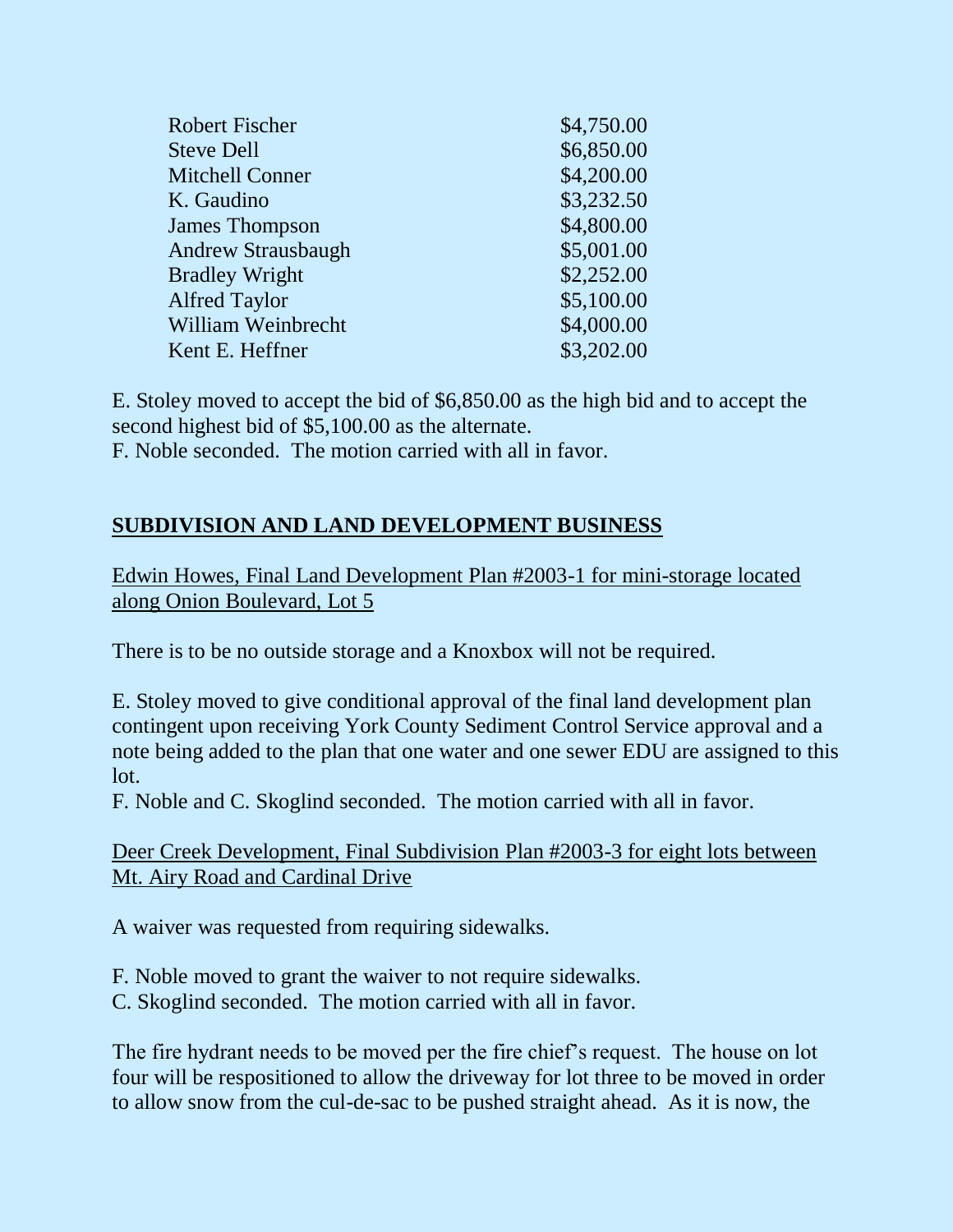snow would be pushed half into the driveway of lot three. It will be designated "snow removal area" on the plan. The homeowner's agreement is satisfactory. The owner of 212 Cardinal Drive has agreed to allow a water easement across his property. The twenty foot buffer zone in the rear yards will be maintained by the owner of the shopping center. Note 22 will be amended to indicate the 20 foot buffer zone in the rear of lots three through eight will be maintained by the owner of the shopping center and should be referenced as a deed restriction.

C. Skoglind moved to approve the final subdivision plan contingent upon approval from the York County Soil Conservation Service, obtaining bonding in the amount of \$260,900.00, repositioning of the driveway for lot three and the amendment to note 22 regarding the rear buffer zone.

F. Noble seconded. The motion carried with all in favor.

## **OTHER REPORTS**

## **Water & Sewer**

.

### Robert Shaub – Request for Hold on Sewer Bill

Robert Shaub requested a stop in sewer billing for the craft house at 321 West Railroad Avenue as it is now vacant and there are no plans for upcoming shows. There was no billing for gallons used the June 30 quarter.

It has not been the policy to place an account on hold where the water cannot be turned off at the curb. This property has it's own well. The house would still be able to use the sewer system. The fixed charge is billable and divided between all customers to pay for fixed charges such as debt service, maintenance of lines, salaries, electricity, insurances, etc. Therefore, the request to be except from the quarterly billing is denied.

### Lot Beside Coach Light Restaurant

Eng. Holley stated the developer for Mr. Tire proposed for the lot at 99 East Forrest Avenue next to the Coach Light Restaurant would like to meet with the water and sewer committee about the proposed business. They would store used motor oil and do lube and oil changes.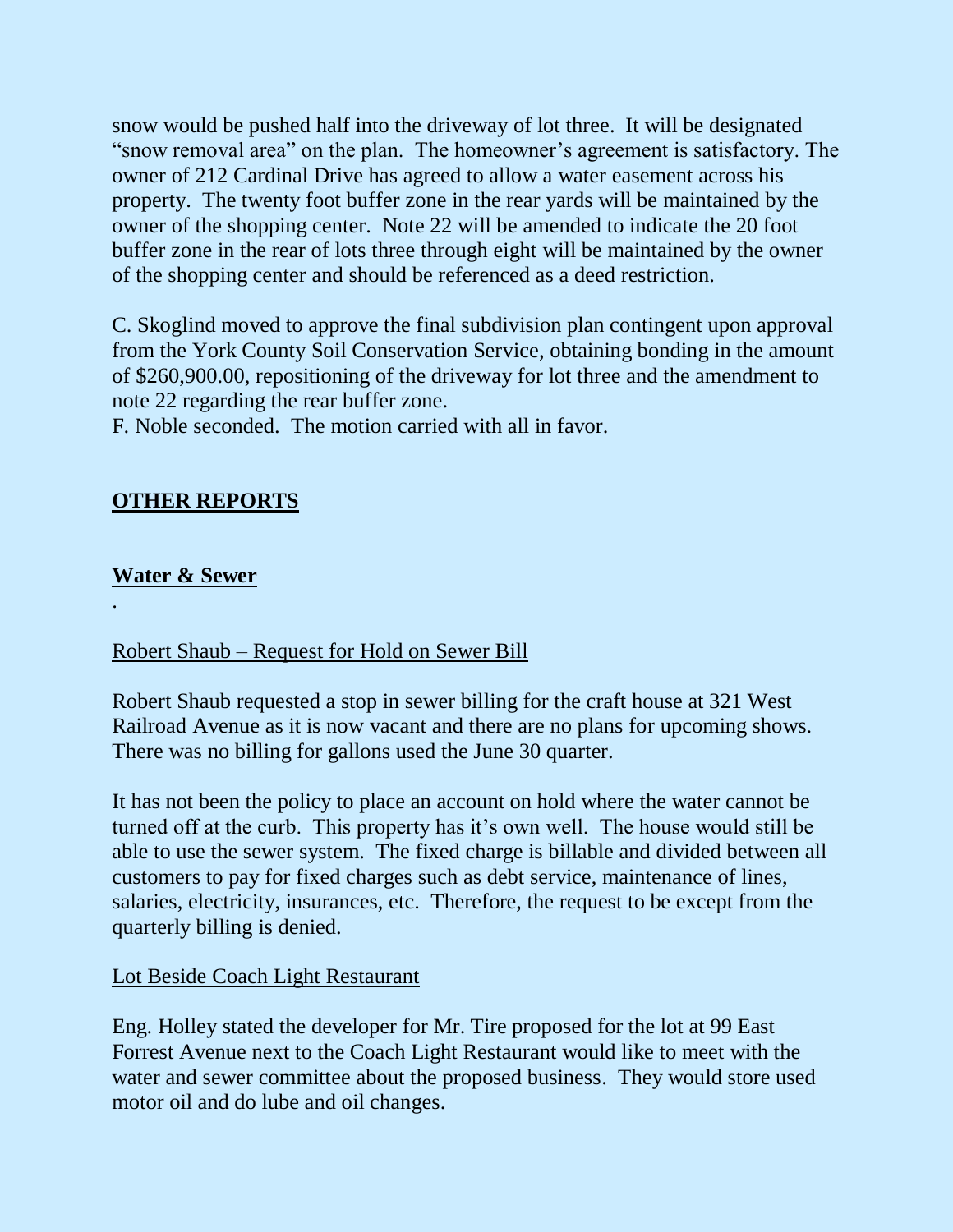This property is in the zone 2 of the wellhead protection ordinance and this use is not allowed; a meeting would be futile.

#### Sewer Pump Station on Northbrook Lane

Council will request a clarification of the appraisal based on an add-on piece of property for the neighbor to possibly purchase.

## **Public Roads & Lighting** – Christopher M. Skoglind

#### Drainage Problem at 52 Lisburn Avenue

The drainage problem is caused by runoff from Lisburn Avenue and the homeowner is in agreement with this fact. His driveway will be milled at the end and paved on a more gradual slope to prevent water from entering his neighbor's property and stop his car from bottoming out at the end of his driveway. The milling will be completed this week and the paving will be in September.

#### Dump Trucks

Gordon's Body Shop painted the dump body of the 1992 dump truck. The 1997 truck will be finished in September.

### **Public Lands & Buildings and Finance** – Michael W. Ridgely

#### Municipal Building Roof

The job is complete. The total cost of the project was \$26,228.00 (\$3,233.00 was for extra lumber as 731 feet of lumber had to be replaced due to rotting.)

#### Galvanized Posts and Chain around Municipal Building Property

The posts and chain surrounding the property are in poor condition. Many posts are bent. Brian was asked to repair the posts.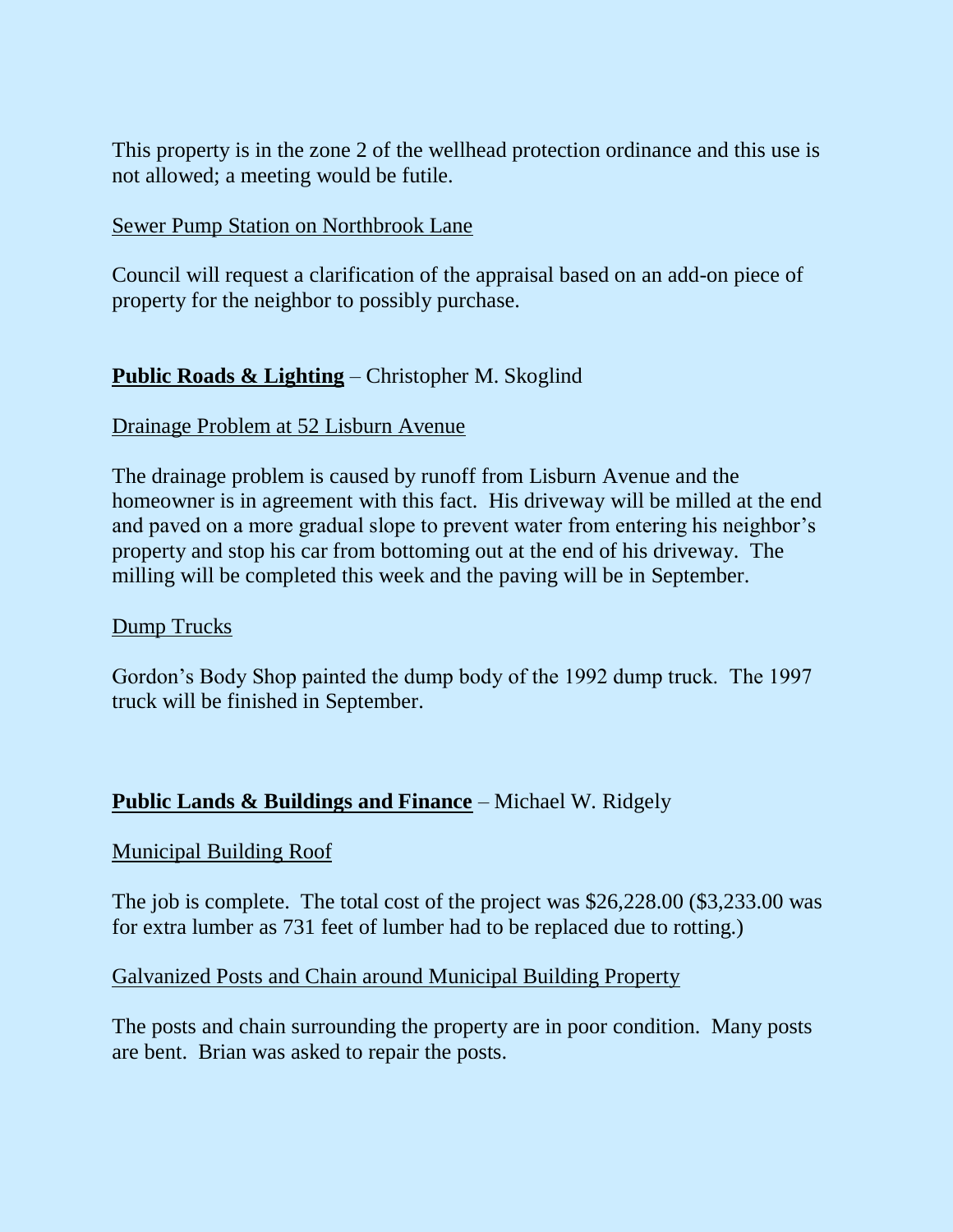## Four Trees on Municipal Building Property

The trees are dead or nearly dead.

Council authorized Brian to have the trees removed and to plant replacement trees.

## Dead Trees at the Playground

There are four dead pine trees at the playground next to the Scouthouse. The trees are entangled in the telephone service for 104 North Sunset Drive or are leaning toward the house. A professional tree company will charge approximately \$800.00.

### Storage of Equipment

Brian is up to full capacity for storing equipment and requested that funds be budgeted next year for a pole building.

### Refuse Contract

There was discussion whether to keep the trash service as is or to change to a once a week bulky trash item. The difference in price is minimal. The Secretary was asked to check with other municipalities who offer a weekly bulky trash collection.

### Graleski Property

We will have an appraisal done on the sub-lot and then make an offer.

### Library Building Use

A committee has been formed concerning the future use of the library building after the library moves into its new location: M. Ridgley, P. Schnabel and F. Noble. Anna Walters stated she would be willing to serve as a citizen representative.

### Budget Meetings

The meetings will be held on: October 1 and 22; November 5 and 19; December 3 and 17, if necessary. Meetings will begin at 7:00 p.m.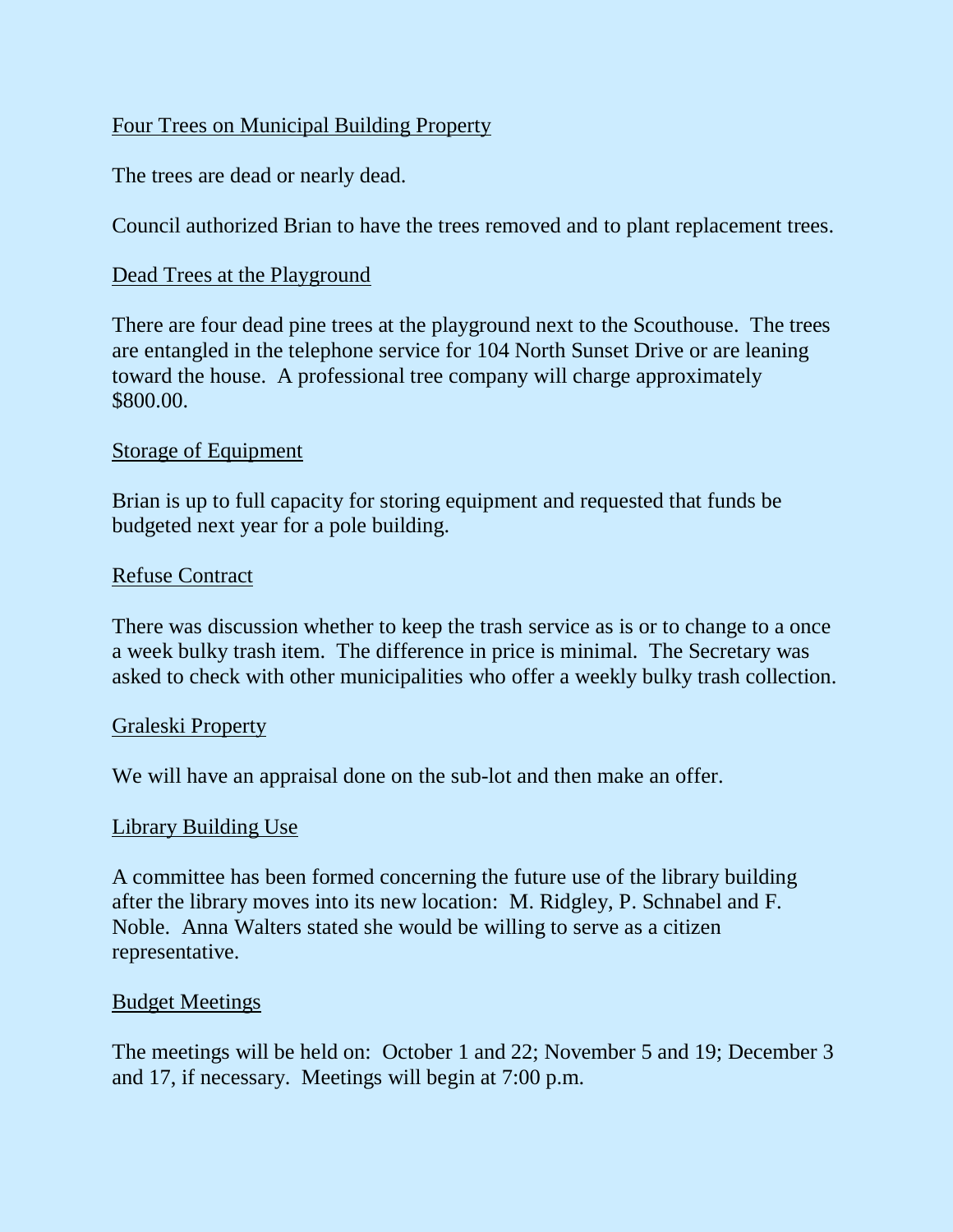## Emergency Operations Center Lap Top Computer

C. Skoglind's company donated a refurbished lap top computer for use in the EOC.

## **ENGINEER'S REPORT**

Lights at the New Shopping Center

The lights are now within the allowable limits of the zoning ordinance and the gentleman at the corner of Mt. Airy Road and Cardinal Drive is satisfied.

Covington Ride Phase I Streets

We hope to adopt the four new streets at next month's meeting.

# **SOLICITOR'S REPORT**

### Southern York County Library

Shrewsbury Township approved the Loan Modification Agreement.

E. Stoley moved to authorize the Vice President and Secretary to execute the Agreement.

S. DiPaula seconded. The motion carried with all in favor.

## Grim's Glass Trucks on Street

Sol. Rehmeyer sent Mr. Miller's attorney another letter asking that the trucks not be parked along the residential street. They either have to come off the street, show why they should be allowed to park on the street or receive an enforcement notice.

## Water Service Outside Municipal Boundaries

Sol. Rehmeyer stated research done by his law firm indicates that if the municipality holds itself out to render uncertified extra territorial service, that the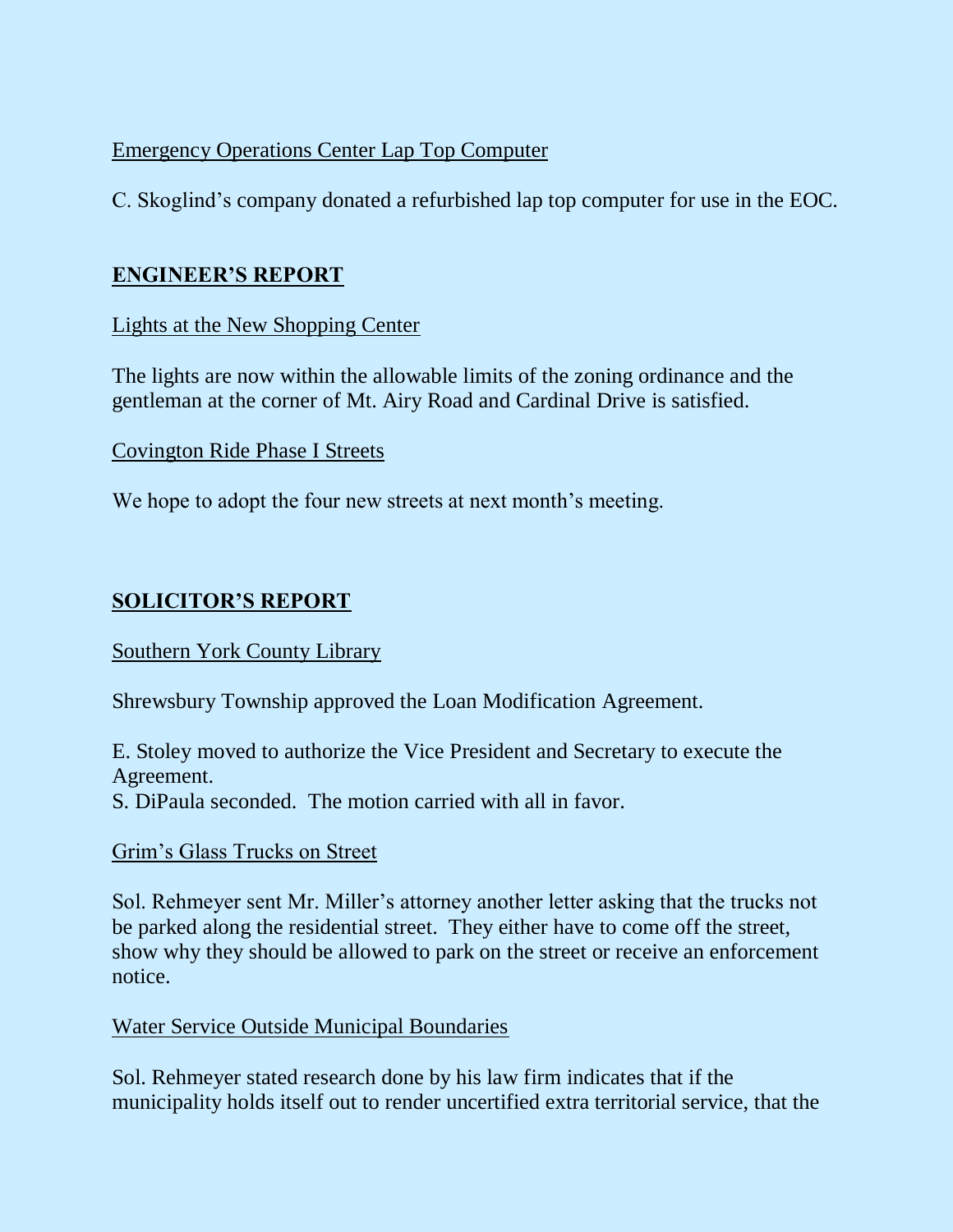PUC may choose to regulate that municipality. He believes that the existing relationships that are in place should be left alone and that proceeding with any further provision of water services around the Borough should be done with caution.

#### Nuisance Ordinance

Council members are to have comments to Sol. Rehmeyer before the next meeting.

#### Springfield Township Sewer Authority

Sol. Rehmeyer publicly thanked Brian for the sewer camera measurements he performed to help settle a dispute in Springfield Township. Brian and Ron were courteous and helpful and they did a good job. The Borough will be reimbursed for their time.

#### Freedom Systems

A response was received basically blaming the existing computer company as to why so much time is being taken to get our utility billing on-line. Sol. Rehmeyer will send a response offering a settlement.

### **Public Safety, Welfare and Personnel** – Salvatore A. DiPaula, Jr.

#### Public Works Vacancy

Jim Shaver quit two weeks ago to take another job. Brian was told to hire a replacement.

#### Annual Personnel Meetings

The meetings are scheduled for September 17 in the evening with a pension presentation being done that afternoon.

### **Secretary's Report** – Cindy L. Bosley

Annual Appreciation Dinner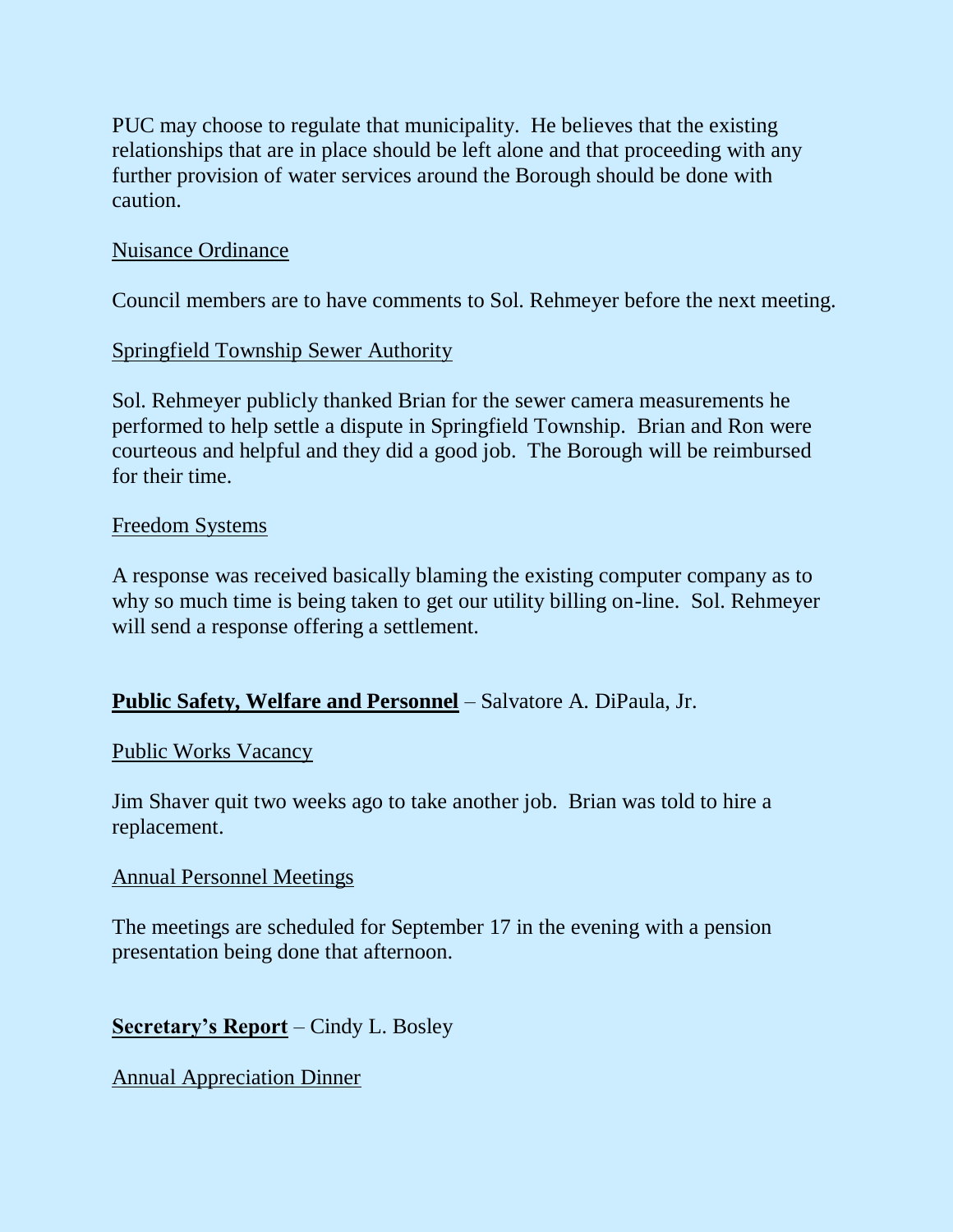The dinner will be Friday, November 14 at 6:30 p.m. at the firehall.

## **York Area Earned Income Tax Bureau** – Frederick C. Noble

Ray Fox will be retiring in January, 2004; Assistant Administrator Lois Kashner will be his replacement.

The name of the Bureau will be changed to "York Area Tax Bureau" because of a State tax law change.

### **Recreation Board/Regional Recreation** – Frederick C. Noble

#### Peer-to-Peer Study

The report was given to the Secretary for copying.

#### New Facilities

The SRRB is very interested in relocating to the library building. The relocation is recommended by the study.

#### Personnel Lay-off

The Program Assistant, Nichole has been laid off due to financial shortfalls.

### **Planning Commission/Regional Planning Commission** – Eric W. Stoley

Just as noted in the minutes.

### **Southern Regional Police** – Mayor James W. Reedy

Buck highlighted the report for July.

There was concern about the amount of calls outside the jurisdiction and F. Noble went on record as feeling three canine officers are too many for an 11 man force, especially because of the cost.